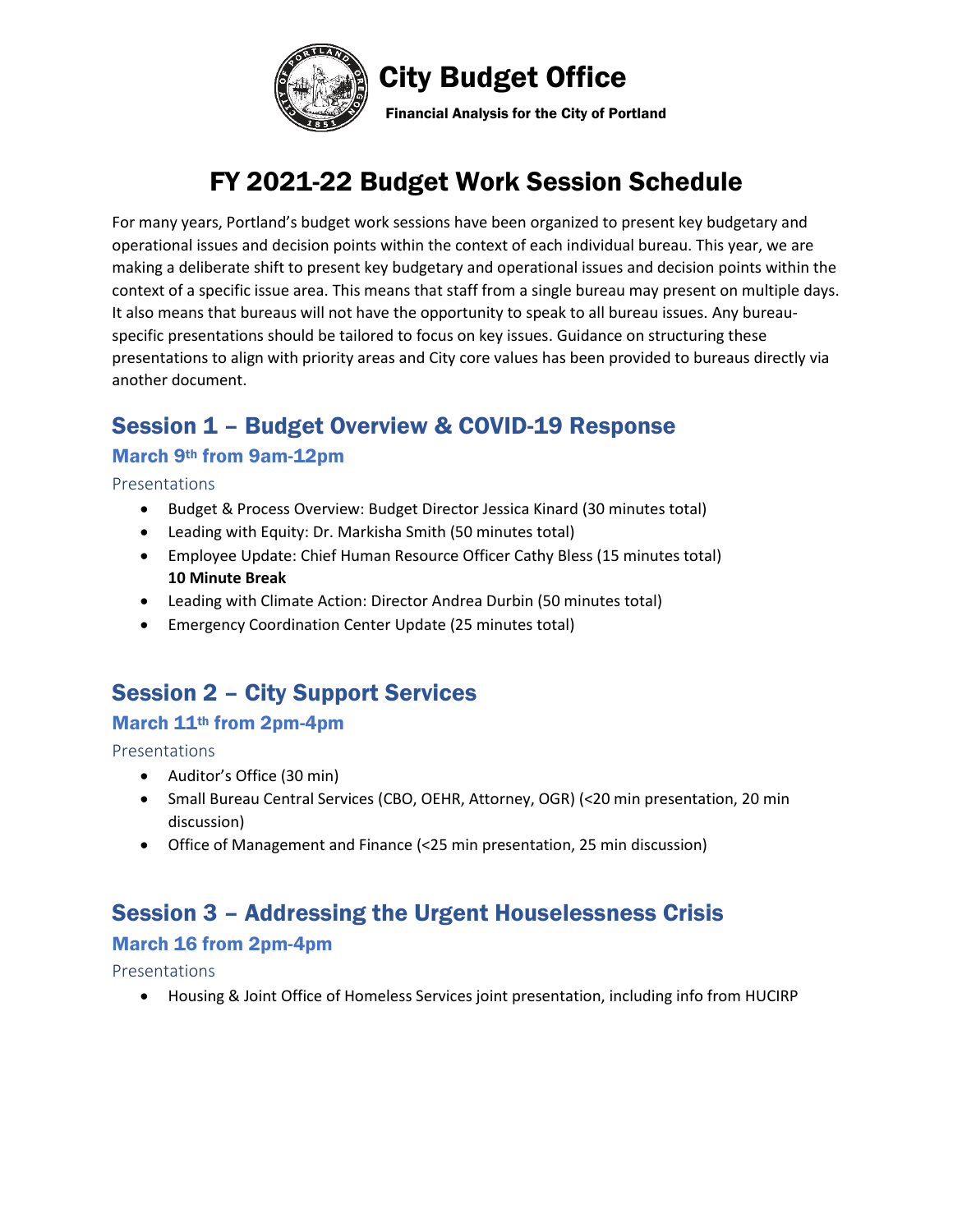## Session 4 – Community Safety

### March 18 from 1:30pm-4:30pm

#### Presentations

- Safety System and Upstream Work (total of ~50 min as apportioned below)
	- o Portland Bureau of Emergency Management (<7 min presentation, 10 min discussion)
	- o Office of Violence Prevention (<7 min presentation, 10 min discussion)
	- o Parks Rangers (<7 min presentation, 10 min discussion)

#### **10 min break**

- First Responders (total of  $\sim$ 2 hrs as apportioned below)
	- o Bureau of Emergency Communication (<10 min presentation, 15 min discussion)
	- o Portland Fire & Rescue (<15 min presentation, 15 min discussion)
	- o Portland Street Response (<7 min presentation, 10 min discussion)
	- o Portland Police Bureau (<20 min presentation, 25 min discussion)

## Session 5 - Laying the Groundwork for Stimulus & Recovery: Infrastructure, Permitting and Development

### March 23 from 9am-12pm

Presentations

- Promoting economic recovery and equitable development (Group presentation involving City infrastructure and permitting bureaus) (<30 min presentation, 30 min discussion) **10 Minute Break**
- Water & Bureau of Environmental Services (<20 min presentation, 20 min discussion)
- Portland Utility Board Report (5 min)
- Citizens Utility Board Report (5 min)
- Bureau of Development Services (<15 min presentation, 15 min discussion)
- Planning arm of Bureau of Planning and Sustainability (<10 min presentation, 15 min discussion)

## Session 6 - Cross-Issue Bureaus

### March 30 from 9:30am-11:30am

Presentations

- Parks' Sustainable Future (<20 min presentation, 20 min discussion)
- Transportation Budget and Strategic Issues (<20 min presentation, 20 min discussion)
- Civic Life budget decision points (<15 min presentation, 15 min discussion)
- Preparing for the final session: Director Kinard (10 min)